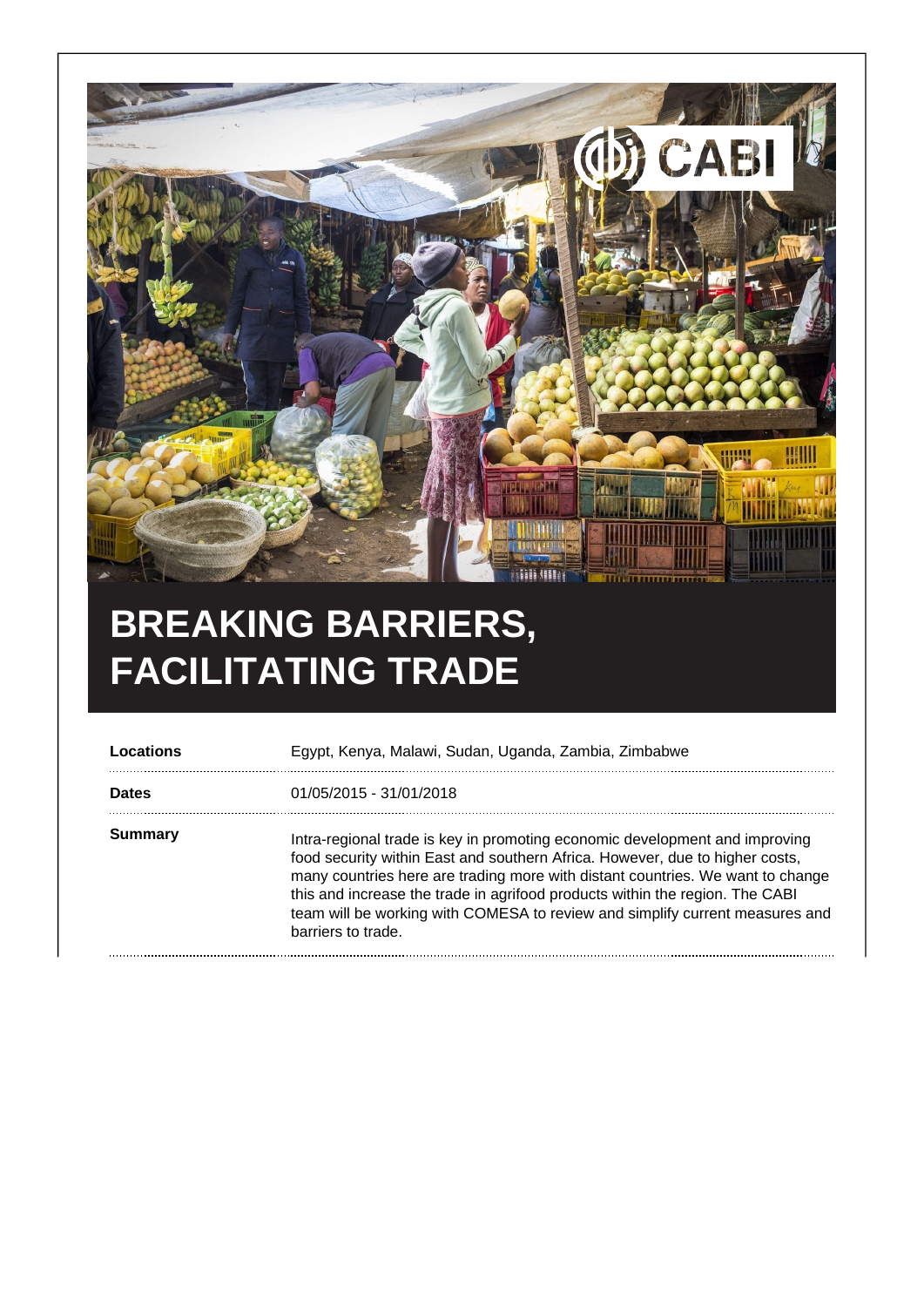| The problem       | Trade within the Common Market for Eastern and Southern Africa (COMESA)<br>region is currently below its potential with countries trading more internationally<br>than with their neighbours. This is mostly due to the high cost of doing business<br>locally, especially due to the expense of crossing borders. This situation reduces<br>competitiveness and/or profitability and ultimately reduces formal trade. The<br>high costs of cross-border trade within the COMESA region are largely<br>attributable to the way in which the Sanitary and Phytosanitary (SPS) measures<br>are administered and implemented. For a variety of reasons, administrative<br>procedures across the system are often complicated and lengthy. The<br>inspections and treatments required can also be costly because they are either<br>duplicated or over-stringent. Because of the high costs in meeting technical<br>requirements, the overall result is that SPS measures are restrictive and act as a<br>barrier to trade. |
|-------------------|-------------------------------------------------------------------------------------------------------------------------------------------------------------------------------------------------------------------------------------------------------------------------------------------------------------------------------------------------------------------------------------------------------------------------------------------------------------------------------------------------------------------------------------------------------------------------------------------------------------------------------------------------------------------------------------------------------------------------------------------------------------------------------------------------------------------------------------------------------------------------------------------------------------------------------------------------------------------------------------------------------------------------|
| What we are doing | With this in mind the goal of this project is to increase trade in agri-food products<br>within the COMESA region, to improve food security and foster economic<br>development. The project will review the implementation of SPS measures for<br>selected commodities such as maize, fish and beef on given trade routes to<br>reduce overall trading costs. This will involve adopting risk based measures and<br>reducing the administrative costs to the extent possible, while maintaining or<br>reducing the level of risk.                                                                                                                                                                                                                                                                                                                                                                                                                                                                                       |
|                   | The project, which is funded by the Standards and Trade Development Facility<br>(STDF), is implemented by COMESA with technical support from CABI. Overall,<br>the project is piloting a number of SPS practices and approaches that help build<br>capacity and foster good practices in SPS in line with the new WTO Trade<br>Facilitation Agreement.                                                                                                                                                                                                                                                                                                                                                                                                                                                                                                                                                                                                                                                                  |
|                   | Ultimately we want to simplify the application of SPS measures, upgrade and<br>harmonize regulatory protocols and develop the necessary institutional and<br>human resource capacities.                                                                                                                                                                                                                                                                                                                                                                                                                                                                                                                                                                                                                                                                                                                                                                                                                                 |
|                   | All of this will facilitate intra-COMESA trade and will identify good practices and<br>innovative approaches that can be disseminated and replicated elsewhere in<br>COMESA.                                                                                                                                                                                                                                                                                                                                                                                                                                                                                                                                                                                                                                                                                                                                                                                                                                            |
| Results so far    | Implementation agreements have been negotiated with all participating countries<br>and CABI and trade flows between selected countries are being discussed. The<br>ones being considered include: Egypt exporting oranges to Sudan and importing<br>beef from Sudan; reciprocal trade in maize, milk and fish between Kenya and<br>Uganda; Malawi exporting carpenter fish to Zambia and importing maize from<br>Zambia; Zambia exporting maize to Zimbabwe and importing frozen fish from<br>Zimbabwe.                                                                                                                                                                                                                                                                                                                                                                                                                                                                                                                 |
|                   | A baseline assessment tool has been developed which collects data and for the<br>first time assesses the costs of trade due to SPS measures (such as tax and<br>inspections). This can be used for a specific commodity crop across a particular<br>border and potential reductions in costs can then be identified.                                                                                                                                                                                                                                                                                                                                                                                                                                                                                                                                                                                                                                                                                                    |
|                   | Following SPS capacity building with front line staff, we hope to demonstrate<br>that costs due to SPS measures have been reduced.                                                                                                                                                                                                                                                                                                                                                                                                                                                                                                                                                                                                                                                                                                                                                                                                                                                                                      |
| <b>Donors</b>     | Standards and Trade Development Facility (STDF), The Common Market for<br>Eastern and Southern Africa (COMESA)                                                                                                                                                                                                                                                                                                                                                                                                                                                                                                                                                                                                                                                                                                                                                                                                                                                                                                          |